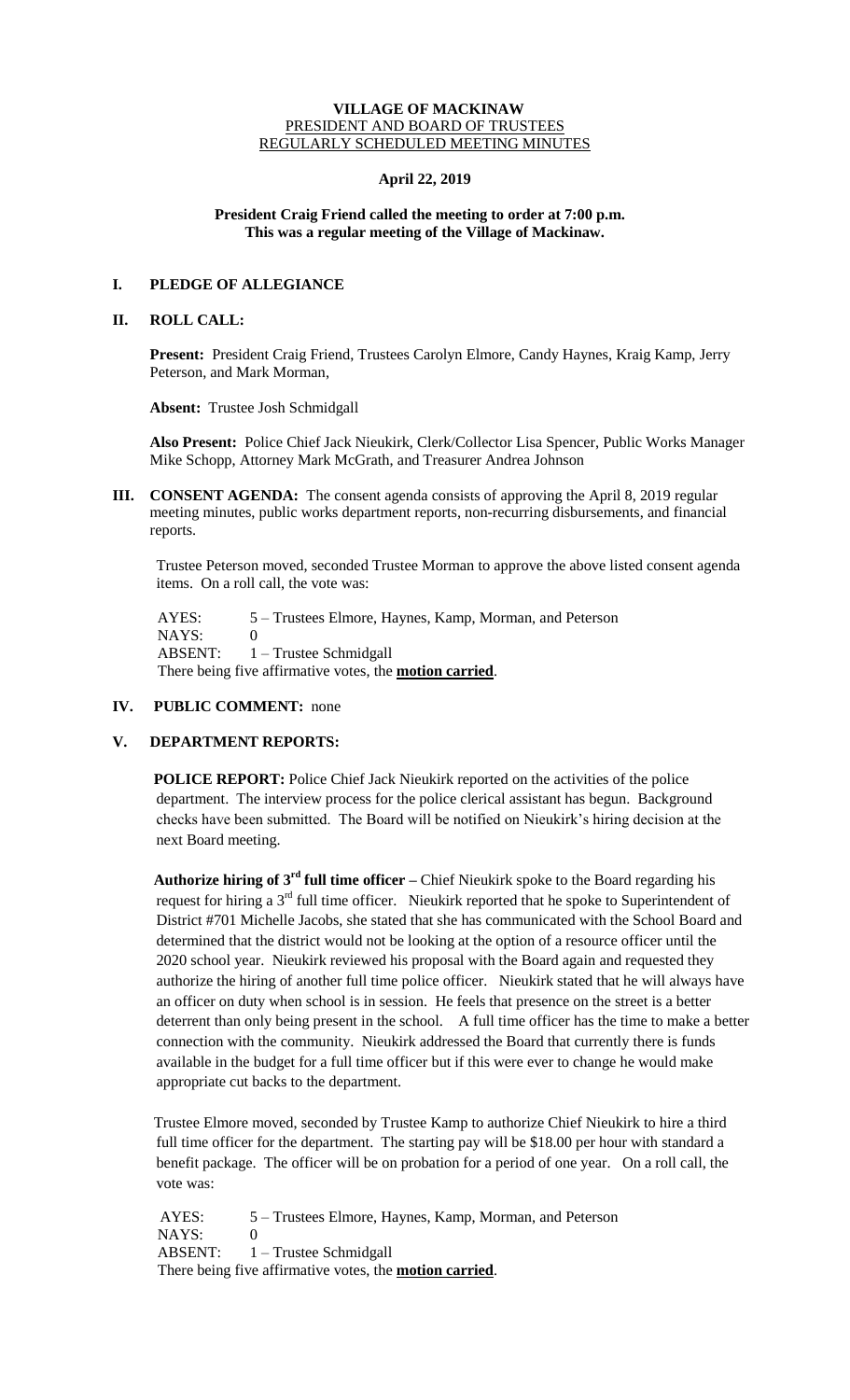**Amend ordinance regarding police holiday pay –** This item was tabled.

**Amend ordinance regarding police overtime –** This item was tabled.

**2019-2020 fiscal year police budget –** This item was tabled.

**Ordinance #978 to amend Village Code regarding possession of tobacco products -** Trustee Elmore moved, seconded by Trustee Morman to amend Village Code Chapter 96 relating to possession of tobacco products. The amendment will change wordage from minors to persons under 21 years of age. It also will include alternative tobacco alternatives. This ordinance will take effect July 1, 2019 same as the State of Illinois restrictions on the use of tobacco products. On a roll call, the vote was:

AYES: 5 – Trustees Elmore, Haynes, Kamp, Morman, and Peterson NAYS: 0 ABSENT: 1 – Trustee Schmidgall There being five affirmative votes, the **motion carried**.

**PUBLIC WORKS REPORT:** Public Works Manager Schopp reported on the activities of the department. Repairs have been made to the storm sewer pipe behind 900 Brighton Ave. Ameren moved their line that burrowed through the Village's storm sewer pipe causing a sink hole. Hydrants were flushed and flow tested the week of April 8, 2019. Schopp is working on the process for MFT sealcoating for 2019.

**Purchase of Gator for public works department -** Public Works Manager Schopp presented an expenditure request to purchase a 2018 John Deer Gator XUV835M with dump kit, rear view mirror, and turn signal package. The sale price for the Gator is \$13,750. The cost to lease a Gator is \$2,200 a year. By purchasing it would save money in the long term for the Village. The Gator is used by beautification to water and maintain the Village flowers. It is also used by Public Works on a variety of projects and tasks.

Trustee Morman moved, seconded by Trustee Peterson to authorize the purchase of a 2018 John Deer Gator XUTV835M with dump kit, rear view mirror, and turn signal package at a cost of \$13,750.00. The cost will be divided equally by the general, water, and sewer funds. On a roll call, the vote was:

AYES: 5 – Trustees Elmore, Haynes, Kamp, Morman, and Peterson NAYS: 0 ABSENT: 1 – Trustee Schmidgall There being five affirmative votes, the **motion carried**.

#### **TREASURER'S REPORT:**

**Non-Recurring Bills -** Trustee Haynes moved, seconded Trustee Peterson to approve the nonrecurring bills. On a roll call, the vote was:

AYES: 5 – Trustees Elmore, Haynes, Kamp, Morman, and Peterson NAYS: 0 ABSENT: 1 – Trustee Schmidgall There being five affirmative votes, the **motion carried**.

**Investment report –** Trustee Elmore moved, seconded by Trustee Haynes to approve the Treasurer's quarterly investment report. The reports showed the investments and year to date interest earned on the Village accounts. On a roll call, the vote was:

 AYES: 5 – Trustees Elmore, Haynes, Kamp, Morman, and Peterson NAYS: 0 ABSENT: 1 – Trustee Schmidgall There being five affirmative votes, the **motion carried**.

#### **VI. PRESIDENT'S REPORT:**

**Mackinaw Stout Foundation grant agreement –** Trustee Kamp moved, seconded by Trustee Elmore to authorize President Friend to enter into an agreement with Mackinaw Stout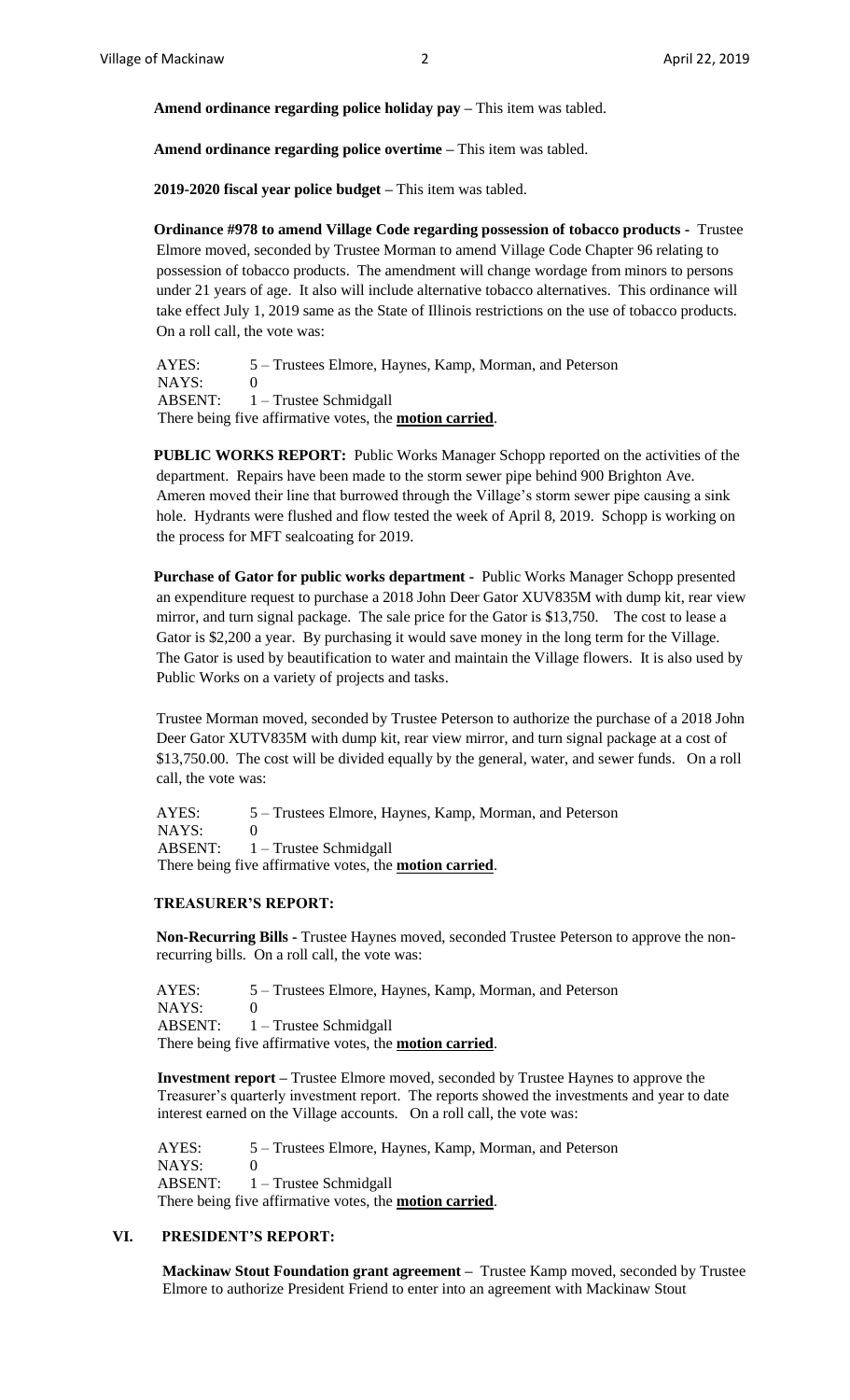Foundation to receive a grant in the amount of \$7,682.68. The grant is to be used towards the project of installing a pavilion at Veterans Park. Checks will be issued on May 2, 2019 at 4:30 p.m. at McGrath Law Office. On a roll call, the vote was:

AYES: 5 – Trustees Elmore, Haynes, Kamp, Morman, and Peterson NAYS: 0 ABSENT: 1 – Trustee Schmidgall There being five affirmative votes, the **motion carried**.

**Recycling grant agreement with Tazewell County –** Trustee Morman moved, seconded by Trustee Kamp to authorize President Friend to enter into an agreement with Tazewell County to grant the Village of Mackinaw the amount of \$15,726.79. The grant is to support a County approved recycling collection program. The County will monitor the recycling program to ensure it remains in compliance with the County's IEPA approved solid waste management plan. On a roll call, the vote was:

AYES: 5 – Trustees Elmore, Haynes, Kamp, Morman, and Peterson  $NAYS: 0$  ABSENT: 1 – Trustee Schmidgall There being five affirmative votes, the **motion carried**.

**July 4th firework display at Brock Lake –** Trustee Morman moved, seconded by Trustee Kamp to schedule a firework display at Brock Lake on July 4, 2019 at dusk. The budget for purchasing fireworks will be \$3000. The fireworks will be fired off by the fire department. All permits have been issued by the State for the display. On a roll call, the vote was:

AYES: 5 – Trustees Elmore, Haynes, Kamp, Morman, and Peterson NAYS: 0 ABSENT: 1 – Trustee Schmidgall There being five affirmative votes, the **motion carried**.

**Possible cancelation of May 27, 2019 meeting -** Trustee Elmore moved, seconded by Trustee Haynes to cancel the May 27, 2019 Village Board of Trustees meeting due to it being Memorial Day. On a roll call, the vote was:

AYES: 5 – Trustees Elmore, Haynes, Kamp, Morman, and Peterson  $NAYS: 0$  ABSENT: 1 – Trustee Schmidgall There being five affirmative votes, the **motion carried**.

## **VII. TRUSTEES' REPORT:**

**Employee wage increases –** The Board reviewed employee current wages and determined wage increases for the 2019 fiscal year. The Treasurer Andrea Johnson, EMA Coordinator Robert Davies, and Zoning Officer Josh Mathis monthly salaries will be discussed at a later date.

Trustee Peterson moved, seconded by Trustee Kamp to approve the following wage increase for part time and full time employees. Effective the  $1<sup>st</sup>$  pay period in May 2019.

#### **Part time employee hourly increases:**

| <b>Doug Bohnker</b> .25         | New hourly rate     | \$18.25 |
|---------------------------------|---------------------|---------|
| <b>Barb James</b><br>.50        | New hourly rate     | \$17.50 |
| <b>Rebecca Vincent</b><br>$-50$ | New hourly rate     | \$15.50 |
| Allison Martens .16             | New hourly rate     | \$10.25 |
| <b>Jessica Sidwell</b> .37      | New hourly rate     | \$13.25 |
| <b>Patricia Butterfield .22</b> | New hourly rate     | \$11.25 |
| <b>Anthony Czop</b> .25         | New hourly rate     | \$10.25 |
| Alex Kerner .75                 | New hourly rate     | \$10.25 |
| <b>Stephanie Schmidgall</b>     | .25 New hourly rate | \$10.50 |
| <b>Austin Scott</b> .50         | New hourly rate     | \$10.25 |
| <b>Christian Smith</b> .50      | New hourly rate     | \$10.25 |

**Full time employee wage increases:**

| <b>Michael Haney</b> 2% increase                                    | New hourly rate \$22.66     |
|---------------------------------------------------------------------|-----------------------------|
| <b>Brian Lang</b> 2% increase                                       | New hourly rate \$26.33     |
| <b>Nathan Judy</b> \$2.00 per hour increase New hourly rate \$17.45 |                             |
| <b>Jack Nieukirk</b> 3% increase                                    | New salary rate \$53,045.82 |